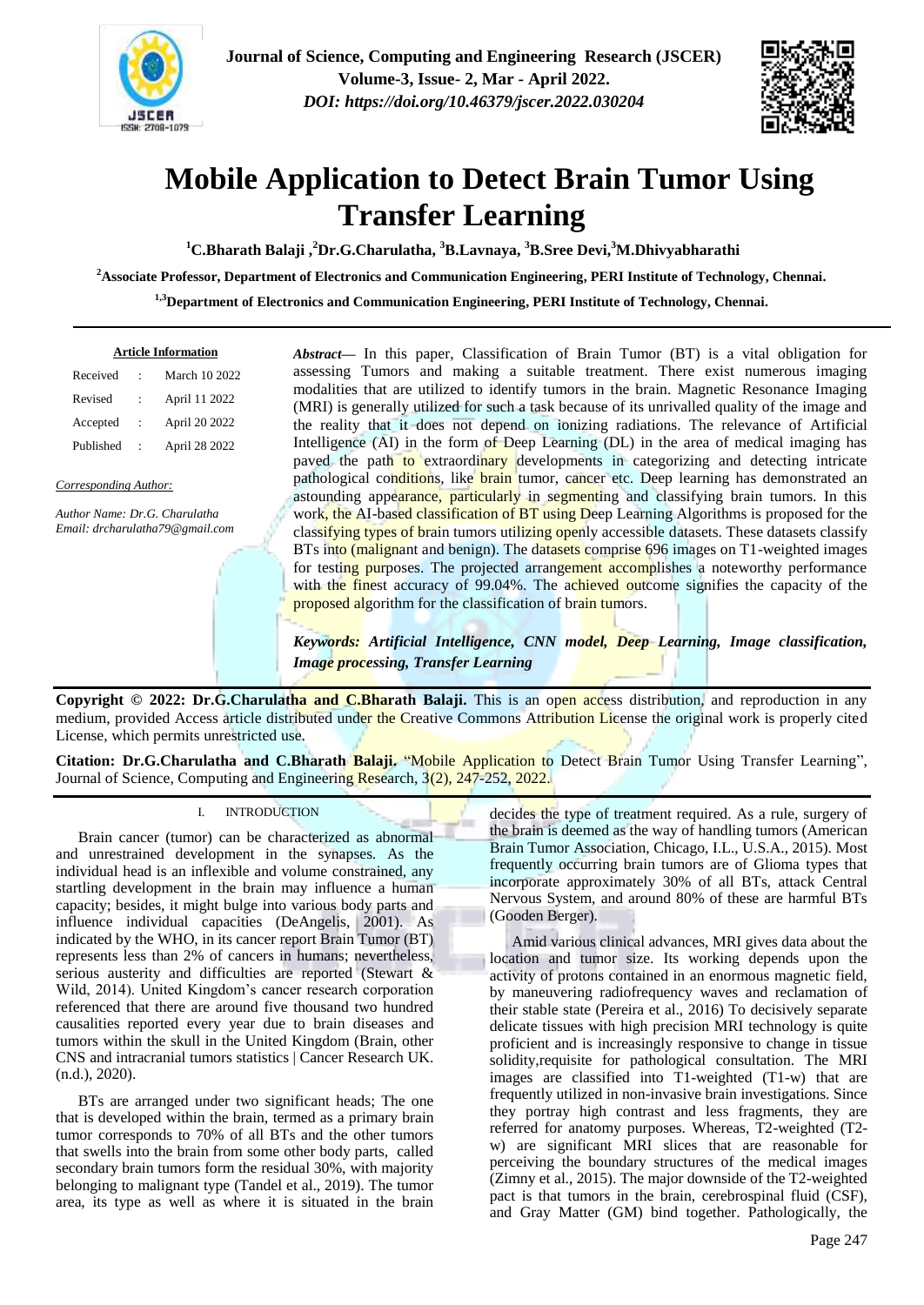utilization of these MRI tasks is fundamental in identifying BTs however these can create few problems in separating tumorous from non-tumorous zones besides grading (Bahadure et al., 2017). Accordingly, to estimate the tumor boundary evaluated against a non-tumorous area on T1-w and T2-w pictures using a contrast medium are significant. BTs are sometimes confounded as they remain unimproved with contrast enhancement. Subsequently, the FLAIR procedure is utilized along with T2-w to show the upgraded BTs (Jalab& Hasan, 2019). Fig. 2 shows the types of MRI images generally utilized.

Deep Learning (DL) is a type of AI technique that emulates the functioning of an individual brain in data processing and generating prototype useful in making suitable choices. DL calculations make use of various nonlinear layers that are well organized for extracting features from an image. The outcome of every ordered layer is the contribution of the following one, and that helps in information deliberation as we dive deep inside the system (Deng & Yu, 2014). Convolutional Neural Network (CNN) is a part of the DL family and is usually utilized in scrutinizing visuals and intended to entail negligible preprocessing (LeCun, 2015). It is motivated by the biological progression of the human brain (Matsugu et al., 2003) and used to deal with information that comes in groups (LeCun et al., 2015). Deep CNN was first used when LeCun et al. (1998) presented a DL network "LeNet" for document identification in 1998. Many years later, it came up substantially when utilizing a DL network was utilized to identify images by making use of a pre-trained network (PTN) called AlexNet (Krizhevsky et al., 2012). It showcased remarkable outcomes when compared with other systems of that time. Later, its prosperity prompted back-toback triumphs of CNNs in the area of DL.

The primary points of interest of Convolutional Neural Networks are their ability to learn features and to give boundless precision as opposed to conventional AI techniques by increasing the number of samples used for training and hence leads to a much powerful and precise model (Litjens et al., 2017). In the design of Convolutional Neural Networks, the features are extracted by convolutional filters and as we dive deep, much more intricate features are mined. Extraction of features takes place by convolving small size filters with the patterns of input and thereafter determination of the most distinctive features and hence training the network for classification. Zacharaki et al. (2009) put forward a framework to identify glioma other than a classifying high level and low-level utilizing Support vector Machine and k-Nearest Neighbour. They achieved a precision of 85% for multiple classifications and binary identification 88% accuracy is obtained. El-Dahshan et al. (2010) projected a technique to identify 80 BT images both abnormal as well as normal utilizing the Discrete Wavelet Transform (DWT) technique for feature extraction, PCA for feature reduction, and thereafter Artificial Neural Network (ANN) and k-NN to identify images with a precision of 97% and 98% individually.

Cheng et al. (2015) presented a technique to upgrade the BT identification by using dilation of image and thereafter by parting them into sub-sections. They utilized three ways for feature extraction; Bag of Words (BOW), Gray Level Coevent Matrix (GLCM), and intensity histogram, and lastly accomplished the finest precision of 91.28%. Ertosun and

Rubin (2015) utilized Convolutional Neural Networks to identify grades of glioma as well as high and low grades of glioma. They acquired exactness"s of 71% and 96% separately. Paul et al. (2017) utilized transverse BT images for training and create two principal methods for identification using CNN and accomplished the utmost exactness of 91.43%. Afshar et al. (2019) introduced CapsNet, a capsule network that encapsulates MR images of the brain with the boundary of the coarse tumor to characterize the BT and obtained a precision of 90.89%. Anaraki et al. (2019) put forward a network of two consolidated regulations to identify BT from MR images using Genetic Algorithms and Convolutional Neural Network. They achieved a precision of 90.9% and 94.2% in identifying glioma and its grades respectively.

A Wavelet-based Auto Encoder utilizing ANN was presented by Chen et al. (2018) that breaks down the input image into an image with low resolution for classification. These images are then given to CNN as input for reducing complexity in computation without affecting the precision. Shalini et al. (2014) proposed a technique in which the weighted fuzzy system was utilized to separate BT from the image and to increase the segmentation process kernel matrix was utilized. It gave high effectiveness and precision when contrasted with some other widespread techniques. A successful neural system-based BT identification procedure was put forward by Damodharan and Raghavan (2015) which concentrated on the segmentation of tissues in the brain. The said technique gave ideal effectiveness and precision in significance to tissues in the brain and segmentation of tumor, extraction of features and identification, etc. (Chelghoum et al., 2020) in their work utilized nine PTN which includes AlexNet, VGG19, GoogleNet, ResNet18, VGG16, ResNet50, ResNet-Inception-v2, ResNet101 and SENet for BT classification through Transfer Learning (TL). Firstly, they customized the three end layers of PTNs so as to acclimatize them to their task of classification. Subsequently, the fully connected layer in their originally taken PTNs is substituted by new layers, in which the types of BT is characterized by its output size. Lastly, they utilized TL based fine-tuned PTN for experimentation with MR data. Their elucidations verify that TL had provided results that are unswerving even with the dataset of small size. Their projected network outperformed the state-of-the-art techniques and achieved an accuracy of 98.71% for the classification of BTs.

Rehman et al. (2020) conducted experiments utilizing three PTNs (AlexNet, GoogLeNet, and VGGNet) for classifying BTs such as glioma, meningioma, and pituitary. They then discover the TL methods that are, fine-tuning and freeze by means of MR slices of the BT dataset. They utilized these PTNs to dig out features through the use of TL techniques. Lastly, the classification of features is done through a support vector machine (SVM) and a log-based SoftMax layer. They have accomplished the utmost exactness of 98.69% through fine-tuned VGG16 network as compared to AlexNet and GoogLeNet. On the other hand, in the freeze method of TL, the top most accuracy of 95.77% utilizes the freeze Conv5 layer of AlexNet as contrasted to its other layers as well as to all the architectural layers of VGG16 and GoogLeNet. Their experiment on the classification of BTs had attained the utmost exactness of 98.69% by utilizing a fine-tuned VGG16 network.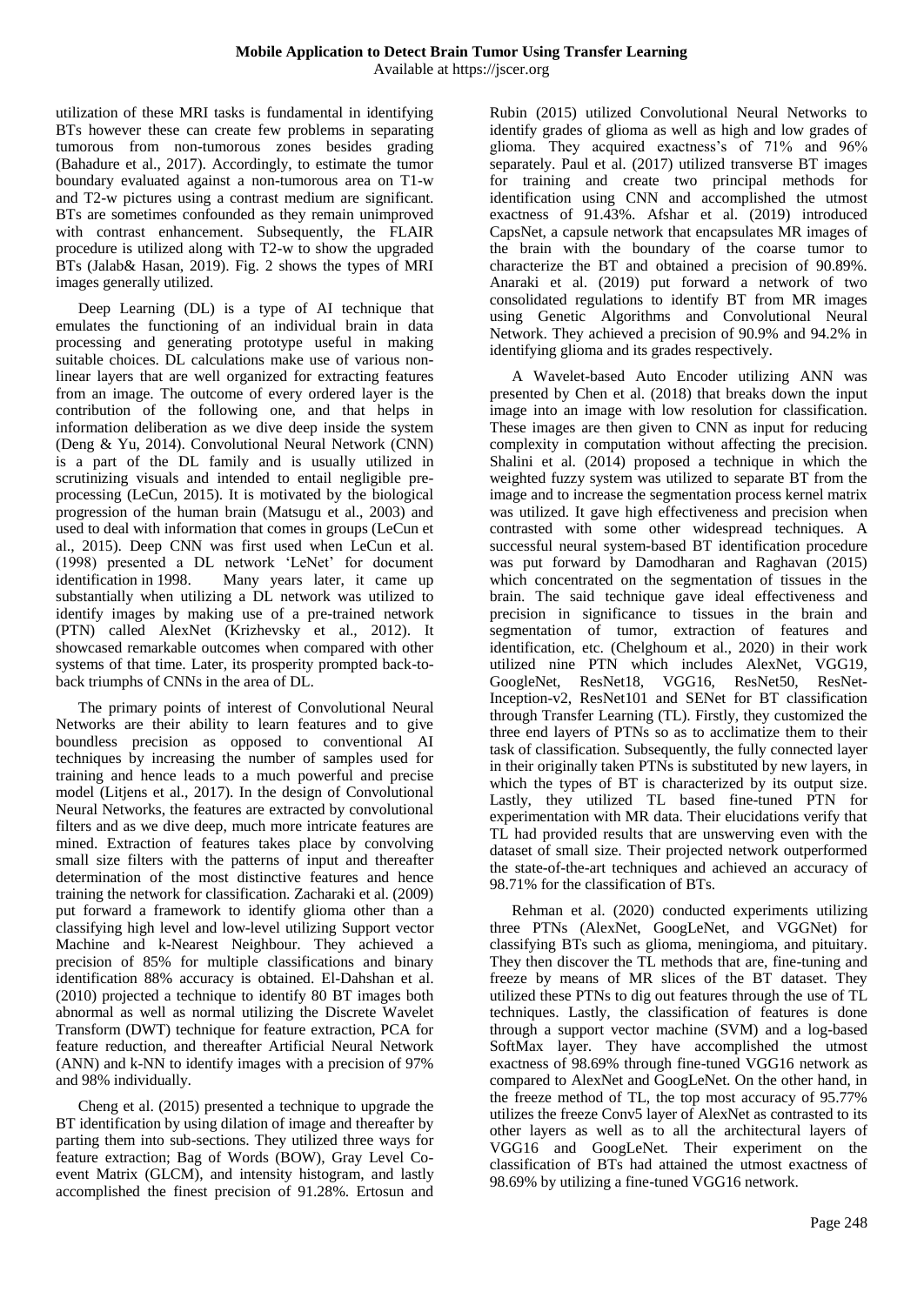## II. RELATED WORKS

Artificial intelligence and deep learning are primarily used in image processing techniques to segment, identify, and classify MRI Images and are also used to classify and detect brain tumors. So many works have already been done on the classification and segmentation of brain MRI images. Some of the international journals we reviewed on the detection and classification of brain tumor using deep learning are Sheikh Basheera et al.,proposed a method for classifying brain tumors where the tumor is initially segmented from an MRI image and segmented portion is then extracted through a pre-trained convolutional neural network using stochastic gradient descent.

Muhammad Sajjad et al. suggested classification of multi-grade tumors by applying data augmentation technique to MRI images and then tuning it using a pre-trained VGG-19 CNN Model. Carlo, Ricciardi et al., presented an approach for classifying pituitary adenomas tumor MRIs by using multinomial logistic regression and k-nearest neighbor algorithms. The approach achieved an accuracy of 83% on multinomial logistic regression and 92% on a k-nearest neighbor with an AUC curve of 98.4%. Khwaldeh, saed et al. presented a framework for classification of brain MRI images into healthy and unhealthy, and a grading system for categorizing unhealthy brain images into low and high grades, by modifying the Alex-Net CNN model which revealed 91% accuracy. Nyoman Abiniwanda et al., trained a convolutional neural network to classify three specific brain tumors classes, namely Meningioma, Glioma, and Pituitary, which achieved  $98.51\%$  training accuracy and  $84.19\%$ validation accuracy. Sunanda Das et al., also trained a CNN model with an image processing technique to identify various brain tumor types and achieved 94.39% accuracy with an average precision of 93.33%. Romeo, Valeria et al., presented a radiomic machine learning approach to predict tumor grades and nodal status from CT scans of primary tumor lesions and got the highest accuracy of 92.9% by Naive Bayes and k-nearest neighbor. Muhammed Talo et al., used the ResNet34 pre-trained CNN model a transfer learning approach along with Data Augmentation to classify normal and abnormal brain MRI images and got 100% accuracy. Arshia Rehman et al., used three different pretrained CNN models (VGG16, AlexNet, and GoogleNet) to classify the brain tumors into pituitary, glioma, and meningioma. During this Transfer learning approach, VGG16 acquires the highest accuracy that is 98.67%. Ahmet Çinar et al., modified the pre-trained ResNet50 CNN model by removing its last 5 layers and adding 8 new layers instead and comparing its accuracy with other pre-trained models such as GoogleNet, AlexNet, ResNet50. The updated ResNet50 model showed effective results by achieving 97.2% accuracy.

The unavailability of labelled data is one of the major obstacles in the penetration of deep learning in medical healthcare. As recent development of deep learning applications in other fields has shown that the bigger the data would be the better accuracy result will be. Data segmentation and data augmentation are done using deep learning in the mentioned literature, and different pre-trained CNN Models using the transfer learning approach to classify brain tumors had been used. Most of the literature addresses the classification efficiency using transfer learning approach. The pre-trained models that are mostly used in the mentioned

literature are VGG-16, ResNet-50 and Inception-v3, which are pre-trained on a mass number of datasets such as ImageNet. And for radiology research and experiments, we have to do fine-tuning by freezing the layers to reduce parameters if the dataset is small, we also have to replace the fully connected layers according to the dataset labels, Besides transfer learning requires high processing power from specialized processors (GPUs) to train smoothly, which is cost consuming, and one of another drawback in transfer learning is that the image input size is fixed so, we have to adjust our images according to the pre-trained model's input size. So, in our experiment, we took a very small dataset of Brain MRI Images. We applied the data augmentation technique along with the image processing technique on those MRI images and then trained a CNN model from scratch on that augmented pre-processed image data to determine whether the MRI image contains a tumor or not. And at last, we compared the diagnostic performance and computational consumption of our model with the VGG-16 and ResNet Model.

#### III. PROPOSED METHOD

In this research, we applied Image Processing and Data Augmentation techniques on a small dataset of 253 brain MRI images. We trained them through a simple 8 Convolutional layers CNN model and compared our scratched CNN model accuracy with pre-trained VGG-16, ResNet-50, and Inception-v3 models using transfer learning approach. The dataset includes 155 images of malignant cancer and 98 of benign non-cancerous tumors. We split our dataset into 3 separate segments for training, validation, and testing. The training data is for model learning, validation data is sample data for model evaluation and model parameters tuning. Test data is for the final evaluation of our model. Our proposed method is composed of various phases shown in Figure 1.



Figure 1: An overview of the proposed methodology

#### **A. Image Processing**

First, we cropped the dark edges from the images and took only the brain portion from MRI images shown in Figure 2 by using Opensource Computer Vision (CV) Canny Edge Detection technique. Canny Edge Detection is a multiphase algorithm used to identify the edges of an object in an image. The edges of the Real MRI brain have shown using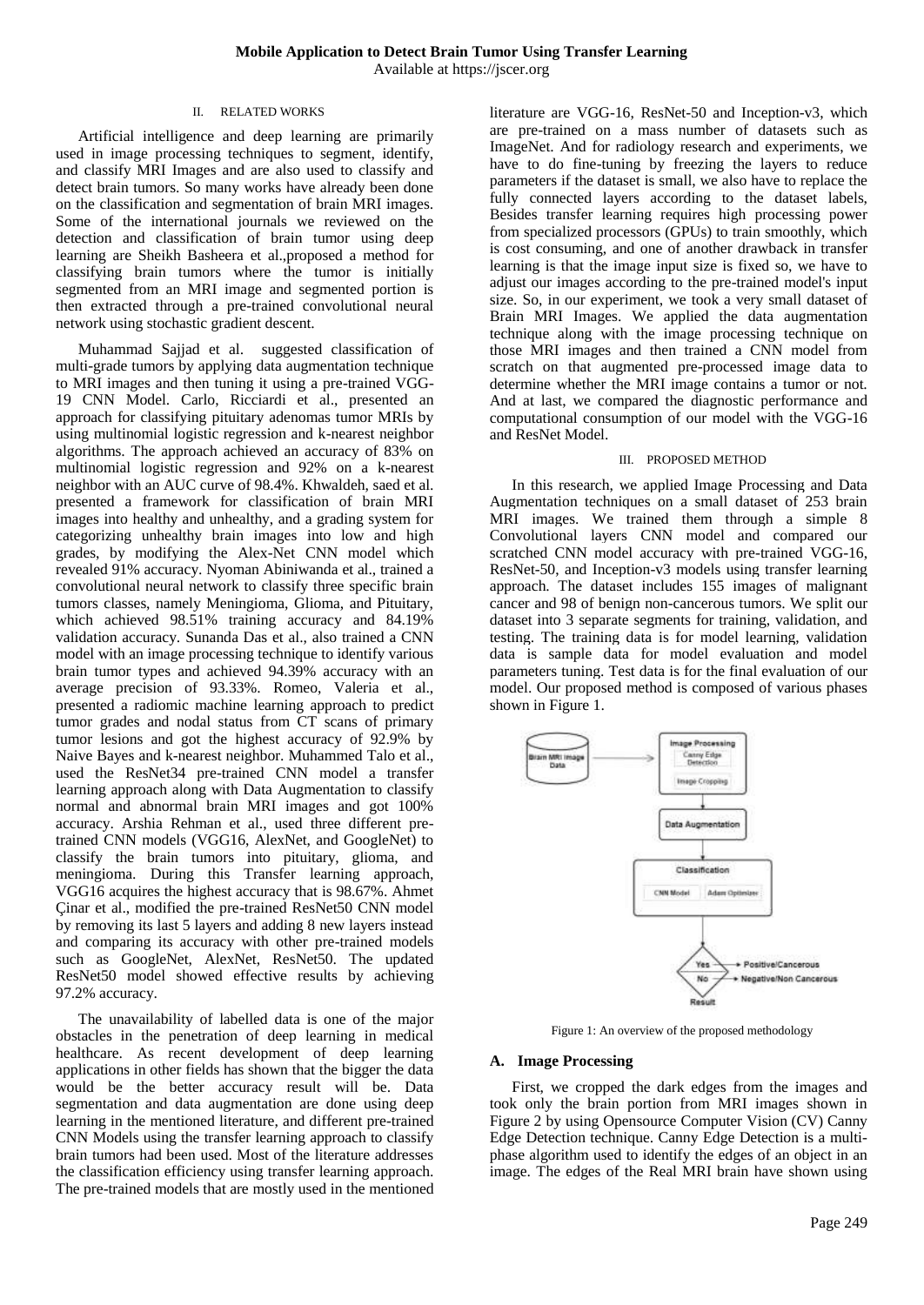Available at https://jscer.org

the canny edge detection technique and then only the brain part of the image has been cropped.



Figure 2: MRI Images

#### **B. Data Augmentation**

Data Augmentation is a strategy for artificially increasing the quantity and complexity of existing data. We know that training a deep neural network needs a large amount of data to fine-tune the parameters. But our dataset is very small, so we applied the technique of data augmentation on our training dataset by adding modifications to our images by making minor changes, such as flipping, rotation, and brightness. It will increase our training data size and our model will consider each of these small changes as a distinct image, and it will enable our model to learn better and perform well on unseen data. Fig.3 displays the numerous augmented images from a single image.





Figure 3: Augmented MRI Images

## **C. CNN Model**

In our study, we proposed a simple CNN model,we extracted the augmented MRI image data of 224×224224×224 input size having RGB Color channels with a batch size of 32 through our CNN model. Initially, we added a single 16 filters convolutionallayer having a filter size of 3×33×3. The reason for placing a small number of filters as 16 is to detect edges, corners, and lines. And then a max-pooling layer with  $2\times22\times2$  filter was added on it to get the max summary of that image, then we increased the number of convolutional layers and the number of filters to 32, 64, and 128, having the same filter size of  $3\times33\times3$ . This combines these small patterns as the number of filters increases and finds bigger patterns like a circle, a square, etc. And we applied max-pooling layers on top of those convolutional layers to get the most of it. Finally, we applied a fully connected dense layer of 256 neurons along with the SoftMax output layer that calculates the probability score for each class and classifies the final decision labels that either the input MRI image contains cancer or does not contain cancer in Yes or No. Figure. 4 displays the layout of the proposed CNN Architecture.



Figure 4: CNN architecture

#### IV. MOBILE APPLICATIONS

The Mobile application got very simple GUI to make easy to use by any type of user. In the asset folder trained model and label are placed for mobile application to access it. Take photo accesses camera for user to take picture live and camera roll is used to access downloaded images. When the image is uploaded the output appears saying Brain tumor detected / not detected based on the input image. When the system emerges each and every individual can know what is happening inside their head. It allows normal people can know whether they are affected by tumor or not. We do not need to travel to hospital each and every time, this application reduces your visit to hospital. the home screen of the application. Since it is going to be used by normal people the User Interface was design simple and elegant for any normal people can understand.

The Home Screen consists of two buttons, as shown in Figure 5, one is Take a photo button and the other one is Camera roll button. The Take a photo button allows user to take photo of the MRI scan real-time. The taken photo can be pre-processed and sent to the model in the application to

> etc. To a well Mark о п

Figure 5: Home Screen of Mobile Application

detect brain tumor. The camera roll button allows user to explore the file manager and gives access to drive images If there is any. The User can explore and select any of the desired image which will then sent to the model to detect brain tumor. when the image is uploaded to the model either from take photo or camera roll it goes the CNN model where detect process takes place and it prints the output on the screen just as shown in the Figure 6. Application also shows the selected image in the output screen for user to check if they selected correct image. Below the selected image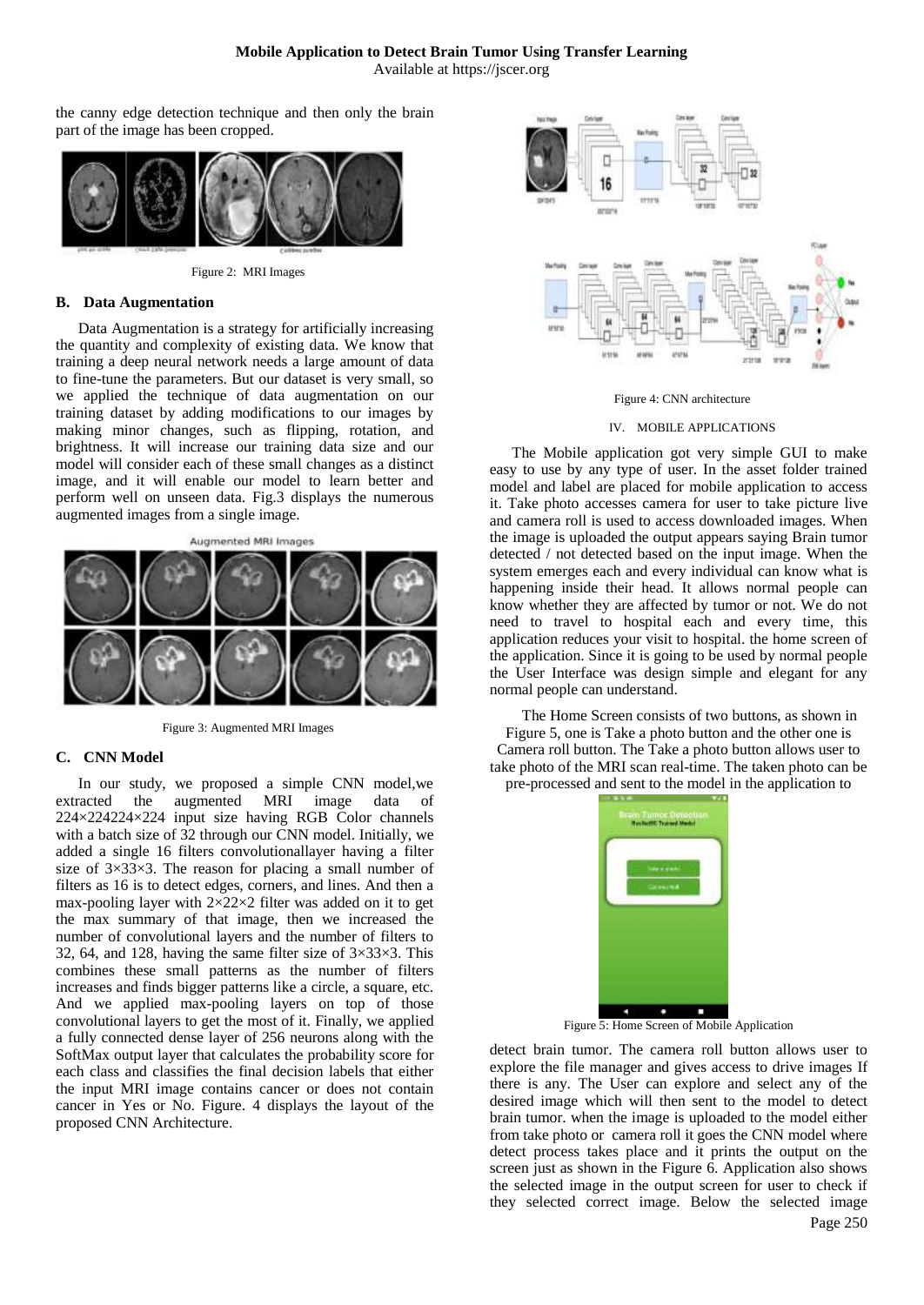detection of brain is printed. Confidence level also can be printed if needed. Confidence level is nothing but the rate at which it detected is shown.



Figure 6 CNN architecture

## V. RESULTS AND DISCUSSION

We experimented on brain tumor MRI Images dataset by Navoneel. The dataset is publicly available, consists of 253 real brain images developed by radiologists using data from real affected patients. It's available on Kaggle, a shared data platform used for machine learning competitions. We split our data into training, validation, and testing. There are 185 images for training, 48 images for validation, 20 for testing to evaluate our model accuracy. First, data augmentation is done to enhance our dataset by doing minor changes in our MRI images and extract these augmented images from our proposed CNN model. We trained the models for 15 epochs with a batch size of 32. The experiment is done using TensorFlow and Keras libraries in python on a CPU having a 2.3 GHz core i5 processor with 8 Gb of ram.

The proposed model showed 96% accuracy on training data and 89% accuracy on Validation dataset. While using the transfer learning approach, we trained pre-trained VGG-16, ResNet-50, and Inception-v3 CNN models on the same dataset to compare the accuracy of our CNN model. VGG-16 showed 90% on training data and 87% accuracy on validation data, ResNet-50 showed 92% on training data and 87% on validation data and Inception-v3 showed 93% on training and 83% on validation data. Displays the accuracy graph of the testing and validation phase during the iterations of our proposed CNN, VGG-16, ResNet-50, and Inceptionv3 model.

We evaluated our model on unseen testing data True Positive and True Negative categorize correct classification, where TP showing abnormal brain images positive and TN showing Normal brain images positive, while False Positive and False Negative categorize incorrect classification, while FP showing the normal brain images into a positive tumor and in FN showing the abnormal brain images into a negative tumor. The mobile application is developed too easy and handy.

## **REFERENCES**

[1]. Afshar et al., 2019 Afshar P., Plataniotis K.N., Mohammadi A. Capsule networks for brain tumor classification based on MRI images and coarse tumor boundaries ICASSP 2019-2019

IEEE international conference on acoustics, speech and signal processing (ICASSP), IEEE (2019), pp. 1368-1372.

- [2]. Ahmet Çinar et al., 2020 Ahmet Çinar Muhammed Yildirim, Detection of tumors on brain MRI images using the hybrid convolutional neural network architecture, Medical Hypotheses Volume 139, June 2020, 109684.
- [3]. American Brain Tumor Association, Chicago, I.L., U.S.A., 2015.
- [4]. Anaraki et al., 2019 Anaraki A.K., Ayati M., Kazemi F.Magnetic resonance imaging-based brain tumor grades classification and grading via convolutional neural networks and genetic algorithms Biocybernetics and Biomedical Engineering, 39 (1) (2019), pp. 63-74.
- [5]. Arshia Rehman et al., 2020 Arshia Rehman, Saeeda Naz, Muhammad Imran Razzak, Faiza Akram & Muhammad Imran, A Deep Learning-Based Framework for Automatic Brain Tumors Classification Using Transfer Learning, Circuits, Systems, and Signal Processing volume 39, pages757–775 (2020).
- [6]. Bahadure et al., 2017 Bahadure N.B., Ray A.K., Thethi H.P. Image analysis for MRI based brain tumor detection and feature extraction using biologically inspired BWT and SVM International journal of biomedical imaging (2017).
- [7]. Brain, other CNS and intracranial tumours statistics Cancer Research UK. (n.d.), 2020. https://www.cancerresearchuk.org/health-professional/cancerstatistics/statistics-by-cancer-type/brain-other-cns-andintracranialhumours?\_ga=2.245798211.613033350.15943940 57-1698240228.1594394057 (Retrieved July 10, 2020).
- [8]. Cancer. Net, Brain Tumor: Staticstics, 2020. Available from: https://www.cancer.net/cancertypes/brain-tumor/statistics.
- [9]. Carlo Ricciardi 2019 R. Carlo, C. Renato, C. Giuseppe, U. Lorenzo, I. Giovanni, S. Domenico, Distinguishing Functional from Non-functional Pituitary Macroadenomas with a Machine Learning Analysis, Mediterranean Conference on Medical and Biological Engineering and Computing, Springer, 2019, 1822-1829.
- [10].Chelghoum et al., 2020 Chelghoum R., Ikhlef A., Hameurlaine A., Jacquir S.Transfer learning using convolutional neural network architectures for brain tumor classification from MRI images(2020), 10.1007/978-3-030- 49161-1\_17.
- [11].Chen et al., 2018 Chen T., Lin L., Zuo W., Luo X., Zhang L.Learning a wavelet-like auto-encoder to accelerate deep neural networks Thirty-second AAAI conference on artificial intelligence (2018).
- [12].Cheng et al., 2015 Cheng J., Huang W., Cao S., Yang R., Yang W., Yun Z., … R., Feng Q.Enhanced performance of brain tumor classification via tumor region augmentation and partition PLoS One, 10 (10) (2015), Article e014038.
- [13].Damodharan and Raghavan, 2015 Damodharan S., Raghavan D. Combining tissue segmentation and neural network for brain tumor detection International Arab Journal of Information Technology (IAJIT), 12 (1) (2015).
- [14].Anusuya Ramasamy, M. Sundar Rajan, J.R. Arunkumar, 2020, A 30 MB re-configurable convolutional neural network processor for high-performance and energy-efficient operation, Materials Today: Proceedings,2020, DOI: 10.1016/j.matpr.2020.10.288.
- [15].Deng and Yu, 2014 Deng L., Yu D. Deep learning: methods and applications Foundations and Trends in Signal Processing, 7 (3–4) (2014), pp. 197-387.
- [16].El-Dahshan et al., 2010 El-Dahshan E.S.A., Hosny T., Salem A.B.M. Hybrid intelligent techniques for MRI brain images classification Digital Signal Processing, 20 (2) (2010), pp. 433-441.
- [17].Ertosun and Rubin, 2015 Ertosun M.G., Rubin D.L. Automated grading of gliomas using deep learning in digital